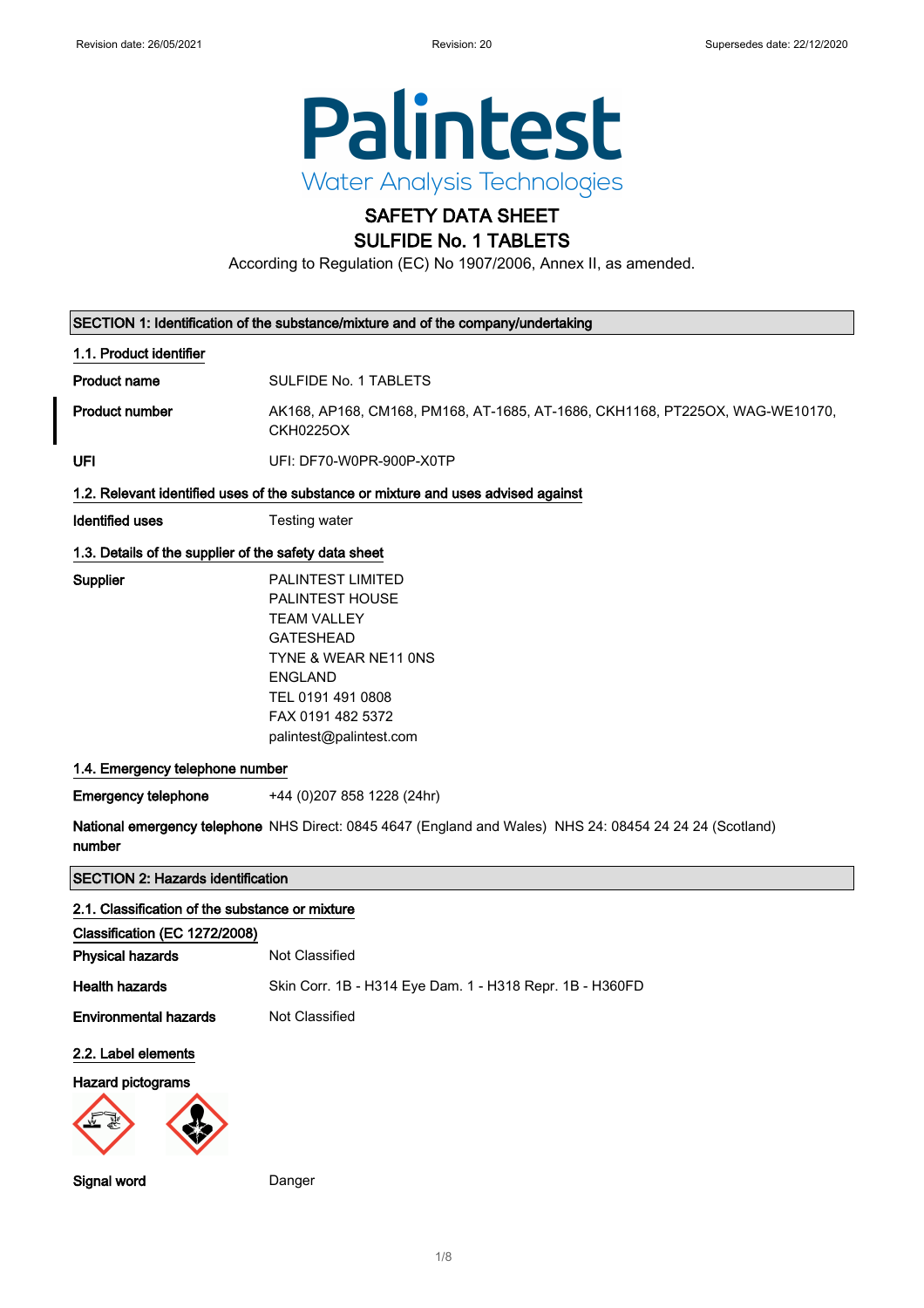| <b>Hazard statements</b>                  | H314 Causes severe skin burns and eye damage.<br>H360FD May damage fertility. May damage the unborn child.                                                                                                                                                                                                                                                                                                                                                                                                                                                                                                                                                                                                                                                                             |
|-------------------------------------------|----------------------------------------------------------------------------------------------------------------------------------------------------------------------------------------------------------------------------------------------------------------------------------------------------------------------------------------------------------------------------------------------------------------------------------------------------------------------------------------------------------------------------------------------------------------------------------------------------------------------------------------------------------------------------------------------------------------------------------------------------------------------------------------|
| <b>Precautionary statements</b>           | P264 Wash contaminated skin thoroughly after handling.<br>P280 Wear protective gloves/ protective clothing/ eye protection/ face protection.<br>P301+P330+P331 IF SWALLOWED: Rinse mouth. Do NOT induce vomiting.<br>P303+P361+P353 IF ON SKIN (or hair): Take off immediately all contaminated clothing.<br>Rinse skin with water or shower.<br>P305+P351+P338 IF IN EYES: Rinse cautiously with water for several minutes. Remove<br>contact lenses, if present and easy to do. Continue rinsing.<br>P312 Call a POISON CENTRE/doctor if you feel unwell.                                                                                                                                                                                                                            |
| Contains                                  | BORIC ACID, POTASSIUM HYDROGENSULPHATE                                                                                                                                                                                                                                                                                                                                                                                                                                                                                                                                                                                                                                                                                                                                                 |
| Supplementary precautionary<br>statements | P201 Obtain special instructions before use.<br>P202 Do not handle until all safety precautions have been read and understood.<br>P260 Do not breathe vapour/ spray.<br>P261 Avoid breathing vapour/ spray.<br>P271 Use only outdoors or in a well-ventilated area.<br>P304+P340 IF INHALED: Remove person to fresh air and keep comfortable for breathing.<br>P308+P313 IF exposed or concerned: Get medical advice/ attention.<br>P310 Immediately call a POISON CENTER/ doctor.<br>P321 Specific treatment (see medical advice on this label).<br>P363 Wash contaminated clothing before reuse.<br>P403+P233 Store in a well-ventilated place. Keep container tightly closed.<br>P405 Store locked up.<br>P501 Dispose of contents/ container in accordance with local regulations. |

## 2.3. Other hazards

This substance is not classified as PBT or vPvB according to current EU criteria.

## SECTION 3: Composition/information on ingredients

| 3.2. Mixtures                                                                                                                                                                                                                                                                  |                      |                                                      |
|--------------------------------------------------------------------------------------------------------------------------------------------------------------------------------------------------------------------------------------------------------------------------------|----------------------|------------------------------------------------------|
| <b>BORIC ACID</b>                                                                                                                                                                                                                                                              |                      | 60-80%                                               |
| CAS number: 10043-35-3                                                                                                                                                                                                                                                         | FC number: 233-139-2 | REACH registration number: 01-<br>2119486683-25-XXXX |
| Substance of very high concern (SVHC). This product is/contains a substance that is included in REGULATION (EC) No<br>1907/2006 (REACH) ANNEX XVII - RESTRICTIONS ON THE MANUFACTURE, PLACING ON THE MARKET AND USE<br>OF CERTAIN DANGEROUS SUBSTANCES, MIXTURES AND ARTICLES. |                      |                                                      |
| Classification<br>Repr. 1B - H360FD                                                                                                                                                                                                                                            |                      |                                                      |
| POTASSIUM HYDROGENSULFATE                                                                                                                                                                                                                                                      |                      | 10-20%                                               |
| CAS number: 7646-93-7                                                                                                                                                                                                                                                          | EC number: 231-594-1 | <b>REACH registration number: N/A</b>                |
| Classification<br>Skin Corr. 1B - H314<br>Eye Dam. 1 - H318<br>STOT SE 3 - H335                                                                                                                                                                                                |                      |                                                      |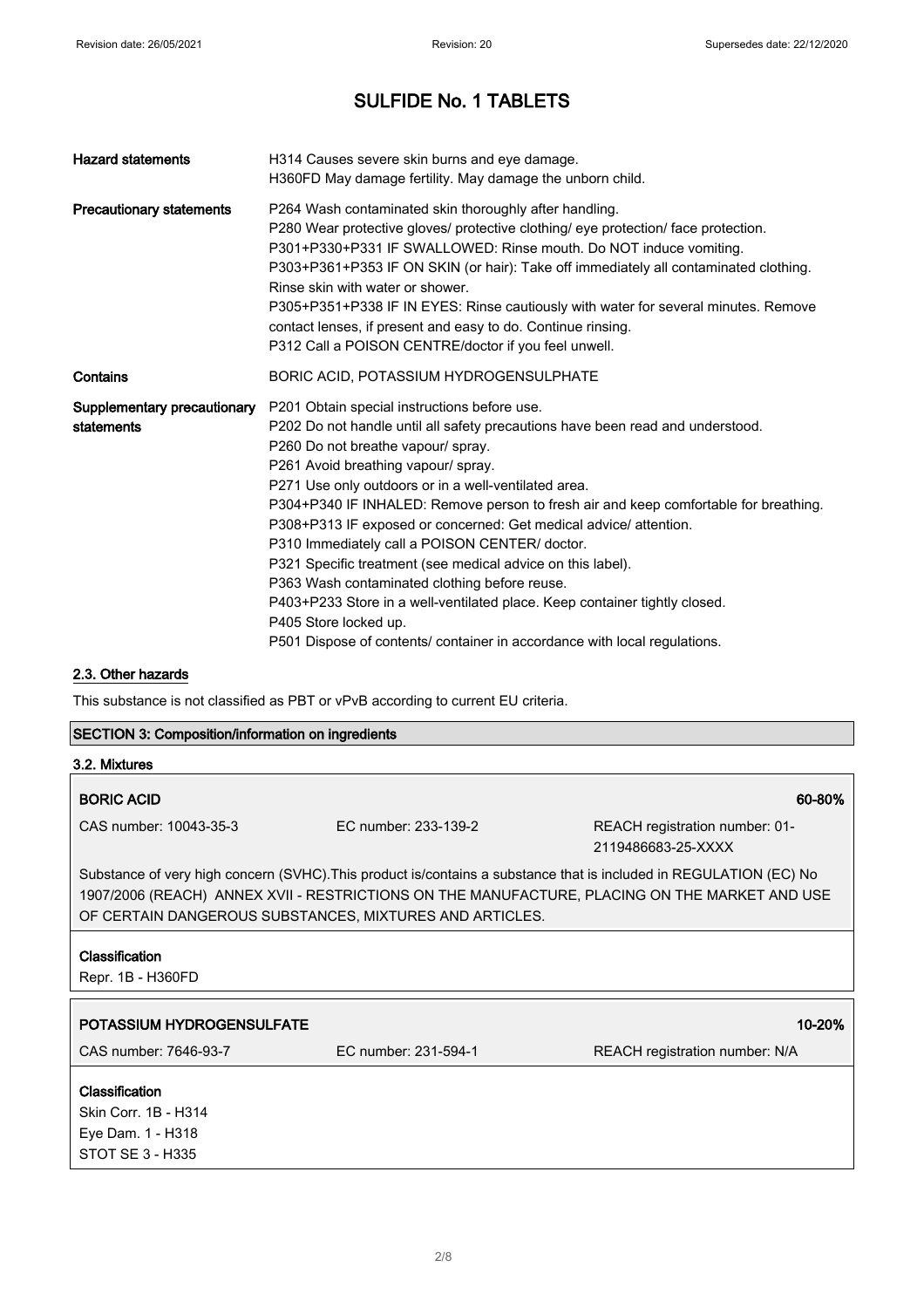| N, N-DIETHYL-P-PHENYLENE DIAMINE SULFATE                   |                                                                                                                                                                                                                                                                   | < 2%                           |
|------------------------------------------------------------|-------------------------------------------------------------------------------------------------------------------------------------------------------------------------------------------------------------------------------------------------------------------|--------------------------------|
| CAS number: 6283-63-2                                      | EC number: 228-500-6                                                                                                                                                                                                                                              | REACH registration number: N/A |
| Classification<br>Acute Tox. 4 - H302                      |                                                                                                                                                                                                                                                                   |                                |
|                                                            | The Full Text for all R-Phrases and Hazard Statements are Displayed in Section 16.                                                                                                                                                                                |                                |
| <b>Composition comments</b>                                | This product contains a substance that is a SVHC.                                                                                                                                                                                                                 |                                |
| <b>SECTION 4: First aid measures</b>                       |                                                                                                                                                                                                                                                                   |                                |
| 4.1. Description of first aid measures                     |                                                                                                                                                                                                                                                                   |                                |
| Inhalation                                                 | Unlikely route of exposure as the product does not contain volatile substances.                                                                                                                                                                                   |                                |
| Ingestion                                                  | Rinse mouth thoroughly with water. Get medical attention immediately.                                                                                                                                                                                             |                                |
| <b>Skin contact</b>                                        | Wash skin thoroughly with soap and water. Get medical attention promptly if symptoms occur<br>after washing.                                                                                                                                                      |                                |
| Eye contact                                                | Rinse immediately with plenty of water. Remove any contact lenses and open eyelids wide<br>apart. Continue to rinse for at least 15 minutes. Get medical attention if irritation persists after<br>washing. Show this Safety Data Sheet to the medical personnel. |                                |
|                                                            | 4.2. Most important symptoms and effects, both acute and delayed                                                                                                                                                                                                  |                                |
| <b>General information</b>                                 | The severity of the symptoms described will vary dependent on the concentration and the<br>length of exposure.                                                                                                                                                    |                                |
| Inhalation                                                 | This is unlikely to occur but symptoms similar to those of ingestion may develop.                                                                                                                                                                                 |                                |
| Ingestion                                                  | May cause chemical burns in mouth and throat. May cause stomach pain or vomiting. May<br>damage fertility if swallowed. May damage the unborn child if swallowed.                                                                                                 |                                |
| Skin contact                                               | May cause serious chemical burns to the skin.                                                                                                                                                                                                                     |                                |
| Eye contact                                                | May cause blurred vision and serious eye damage.                                                                                                                                                                                                                  |                                |
|                                                            | 4.3. Indication of any immediate medical attention and special treatment needed                                                                                                                                                                                   |                                |
| Notes for the doctor                                       | Treat symptomatically.                                                                                                                                                                                                                                            |                                |
| <b>SECTION 5: Firefighting measures</b>                    |                                                                                                                                                                                                                                                                   |                                |
| 5.1. Extinguishing media                                   |                                                                                                                                                                                                                                                                   |                                |
| Suitable extinguishing media                               | Use fire-extinguishing media suitable for the surrounding fire.                                                                                                                                                                                                   |                                |
| 5.2. Special hazards arising from the substance or mixture |                                                                                                                                                                                                                                                                   |                                |
| <b>Hazardous combustion</b><br>products                    | Heating may generate the following products: Toxic and corrosive gases or vapours.                                                                                                                                                                                |                                |
| 5.3. Advice for firefighters                               |                                                                                                                                                                                                                                                                   |                                |
| Protective actions during<br>firefighting                  | No specific firefighting precautions known.                                                                                                                                                                                                                       |                                |
| <b>SECTION 6: Accidental release measures</b>              |                                                                                                                                                                                                                                                                   |                                |
|                                                            | 6.1. Personal precautions, protective equipment and emergency procedures                                                                                                                                                                                          |                                |
| <b>Personal precautions</b>                                | Wear protective clothing as described in Section 8 of this safety data sheet.                                                                                                                                                                                     |                                |

## 6.2. Environmental precautions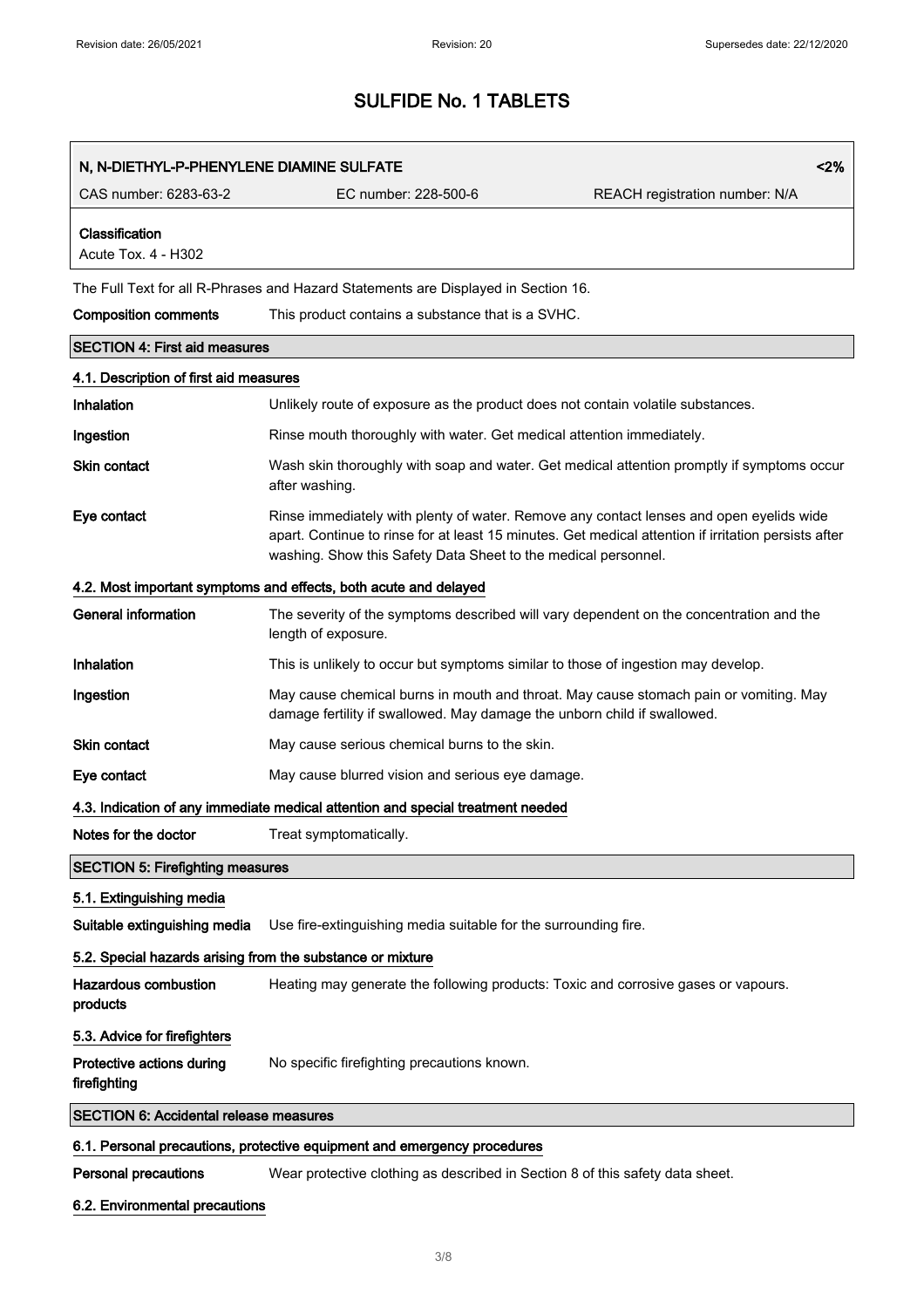| <b>Environmental precautions</b>                        | Not considered to be a significant hazard due to the small quantities used. However, large or<br>frequent spills may have hazardous effects on the environment.                                                                                                                                                              |
|---------------------------------------------------------|------------------------------------------------------------------------------------------------------------------------------------------------------------------------------------------------------------------------------------------------------------------------------------------------------------------------------|
|                                                         | 6.3. Methods and material for containment and cleaning up                                                                                                                                                                                                                                                                    |
| Methods for cleaning up                                 | Absorb in vermiculite, dry sand or earth and place into containers. Wear suitable protective<br>equipment, including gloves, goggles/face shield, respirator, boots, clothing or apron, as<br>appropriate. Collect and place in suitable waste disposal containers and seal securely. For<br>waste disposal, see Section 13. |
| 6.4. Reference to other sections                        |                                                                                                                                                                                                                                                                                                                              |
| Reference to other sections                             | Wear protective clothing as described in Section 8 of this safety data sheet.                                                                                                                                                                                                                                                |
| <b>SECTION 7: Handling and storage</b>                  |                                                                                                                                                                                                                                                                                                                              |
| 7.1. Precautions for safe handling                      |                                                                                                                                                                                                                                                                                                                              |
| Usage precautions                                       | Good personal hygiene procedures should be implemented.                                                                                                                                                                                                                                                                      |
|                                                         | 7.2. Conditions for safe storage, including any incompatibilities                                                                                                                                                                                                                                                            |
| <b>Storage precautions</b>                              | Keep separate from food, feedstuffs, fertilisers and other sensitive material. Store in tightly-<br>closed, original container in a dry and cool place.                                                                                                                                                                      |
| 7.3. Specific end use(s)                                |                                                                                                                                                                                                                                                                                                                              |
| Specific end use(s)                                     | The identified uses for this product are detailed in Section 1.2.                                                                                                                                                                                                                                                            |
| <b>SECTION 8: Exposure controls/Personal protection</b> |                                                                                                                                                                                                                                                                                                                              |

8.1. Control parameters

Ingredient comments OES = Occupational Exposure Standard. MEL = Maximum Exposure Limit. ACGIH = US Standard.

## 8.2. Exposure controls

Protective equipment

| ŢЩ |
|----|
|    |
|    |
|    |

| Eye/face protection           | Eyewear complying with an approved standard should be worn if a risk assessment indicates<br>eye contact is possible. The following protection should be worn: Chemical splash goggles.               |
|-------------------------------|-------------------------------------------------------------------------------------------------------------------------------------------------------------------------------------------------------|
| Hand protection               | It is recommended that chemical-resistant, impervious gloves are worn. It is recommended<br>that gloves are made of the following material: Nitrile rubber.                                           |
| Hygiene measures              | No specific hygiene procedures recommended but good personal hygiene practices should<br>always be observed when working with chemical products. Wash promptly if skin becomes<br>contaminated.       |
| <b>Respiratory protection</b> | Due to the physical nature of this product, exposure by this route is unlikely. No specific<br>recommendations. Respiratory protection may be required if excessive airborne<br>contamination occurs. |

## SECTION 9: Physical and chemical properties

## 9.1. Information on basic physical and chemical properties

| Appearance | Solid Tablet. |
|------------|---------------|
| Colour     | White.        |
| Odour      | Odourless.    |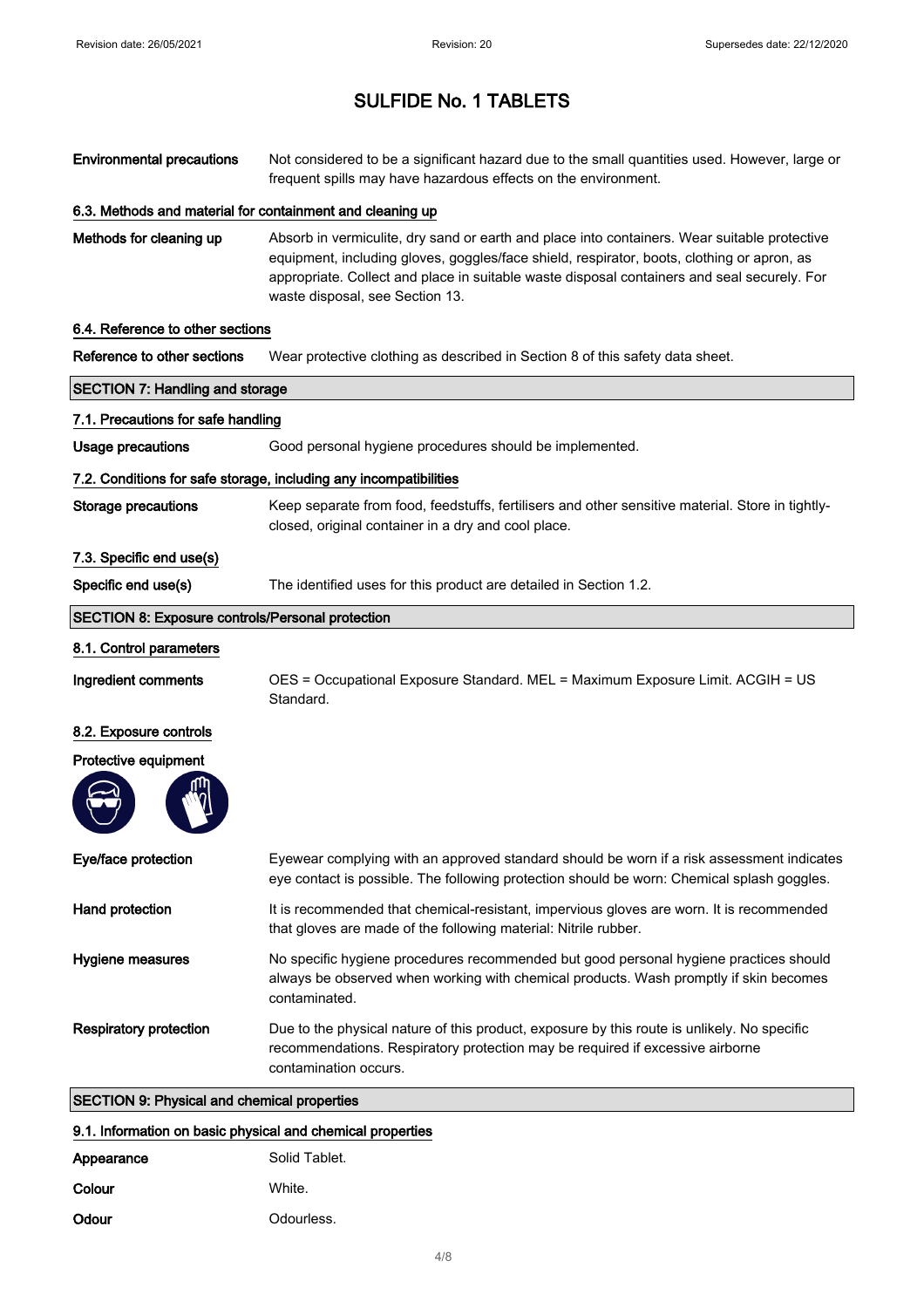| 9.2. Other information                       |                                                                                                                     |
|----------------------------------------------|---------------------------------------------------------------------------------------------------------------------|
| Other information                            | No data available.                                                                                                  |
| <b>SECTION 10: Stability and reactivity</b>  |                                                                                                                     |
| 10.1. Reactivity                             |                                                                                                                     |
| <b>Reactivity</b>                            | There are no known reactivity hazards associated with this product.                                                 |
| 10.2. Chemical stability                     |                                                                                                                     |
| <b>Stability</b>                             | Stable under the prescribed storage conditions.                                                                     |
| 10.3. Possibility of hazardous reactions     |                                                                                                                     |
| Possibility of hazardous<br>reactions        | No data available.                                                                                                  |
| 10.4. Conditions to avoid                    |                                                                                                                     |
| <b>Conditions to avoid</b>                   | There are no known conditions that are likely to result in a hazardous situation.                                   |
| 10.5. Incompatible materials                 |                                                                                                                     |
| Materials to avoid                           | No specific material or group of materials is likely to react with the product to produce a<br>hazardous situation. |
| 10.6. Hazardous decomposition products       |                                                                                                                     |
| Hazardous decomposition<br>products          | There are no anticipated hazardous decomposition products associated with this material.                            |
| <b>SECTION 11: Toxicological information</b> |                                                                                                                     |
| 11.1. Information on toxicological effects   |                                                                                                                     |
| <b>Toxicological effects</b>                 | This product is toxic. May damage fertility if swallowed. May damage the unborn child if<br>swallowed.              |
| Other health effects                         | Causes severe skin burns and eye damage.                                                                            |
| Acute toxicity - oral                        |                                                                                                                     |
| Summary                                      | May be harmful if swallowed. May damage fertility if swallowed. May damage the unborn child<br>if swallowed.        |
| ATE oral (mg/kg)                             | 32,547.48                                                                                                           |
| Acute toxicity - dermal<br>Summary           | Causes severe skin burns and eye damage.                                                                            |
| Acute toxicity - inhalation                  |                                                                                                                     |
| Summary                                      | May be harmful if inhaled.                                                                                          |
| Skin corrosion/irritation                    |                                                                                                                     |
| Summary                                      | Causes severe skin burns and eye damage.                                                                            |
| Serious eye damage/irritation                |                                                                                                                     |
| Summary                                      | Causes serious eye damage.                                                                                          |
| Reproductive toxicity<br>Summary             | May damage fertility if swallowed. May damage the unborn child if swallowed.                                        |
| Inhalation                                   | May be harmful if inhaled.                                                                                          |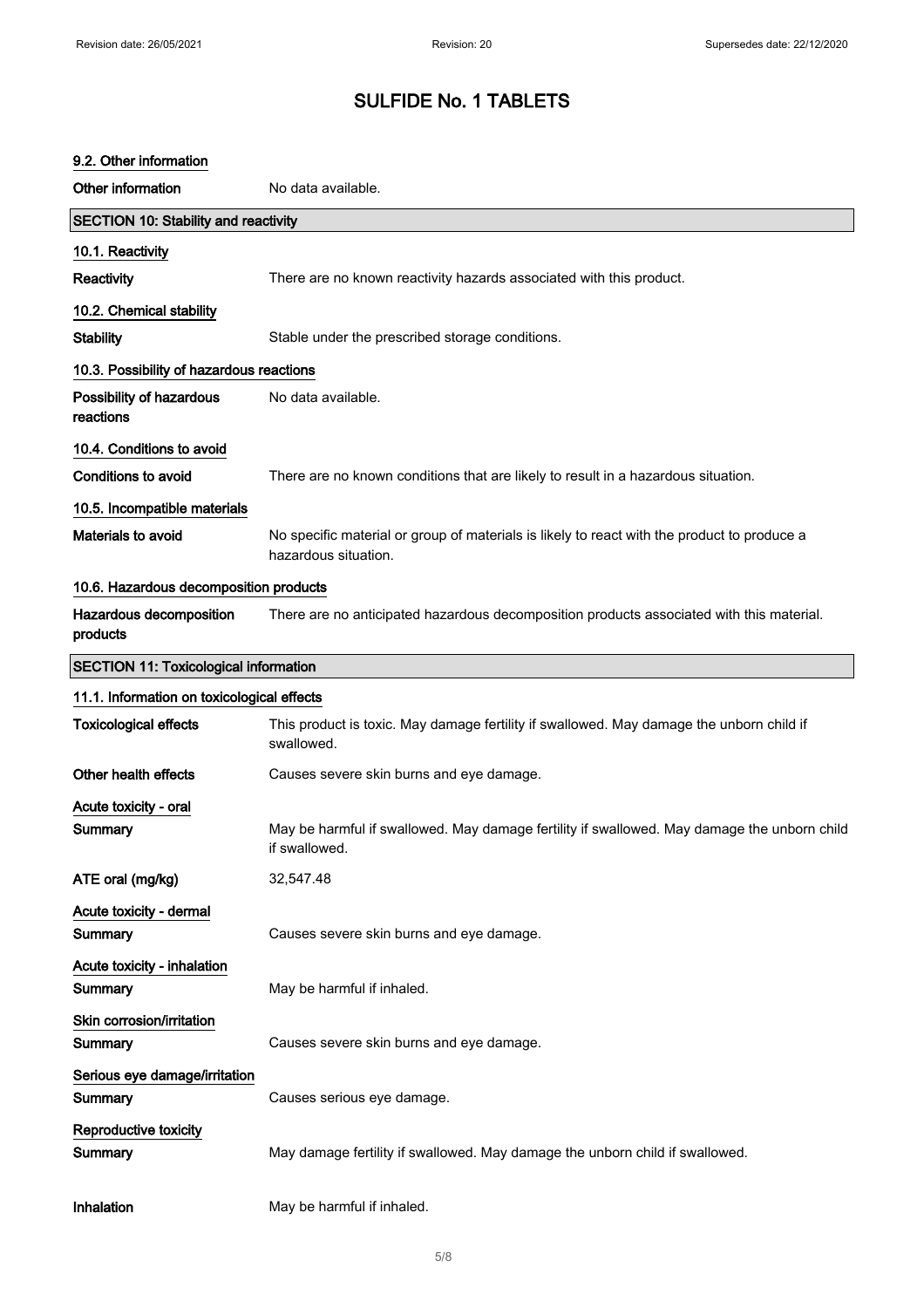| Ingestion                                  | May be harmful if swallowed.                                                                                                                                                                                                        |
|--------------------------------------------|-------------------------------------------------------------------------------------------------------------------------------------------------------------------------------------------------------------------------------------|
| <b>Skin contact</b>                        | Causes severe burns.                                                                                                                                                                                                                |
| Eye contact                                | Causes serious eye damage.                                                                                                                                                                                                          |
| <b>SECTION 12: Ecological information</b>  |                                                                                                                                                                                                                                     |
| Ecotoxicity                                | Not considered to be a significant hazard due to the small quantities used. However, large or<br>frequent spills may have hazardous effects on the environment.                                                                     |
| 12.1. Toxicity                             |                                                                                                                                                                                                                                     |
| <b>Toxicity</b>                            | No data available.                                                                                                                                                                                                                  |
| 12.2. Persistence and degradability        |                                                                                                                                                                                                                                     |
|                                            | Persistence and degradability There are no data on the degradability of this product.                                                                                                                                               |
| 12.3. Bioaccumulative potential            |                                                                                                                                                                                                                                     |
| <b>Bioaccumulative potential</b>           | No data available on bioaccumulation.                                                                                                                                                                                               |
| 12.4. Mobility in soil                     |                                                                                                                                                                                                                                     |
| <b>Mobility</b>                            | The product is soluble in water.                                                                                                                                                                                                    |
| 12.5. Results of PBT and vPvB assessment   |                                                                                                                                                                                                                                     |
| Results of PBT and vPvB<br>assessment      | This substance is not classified as PBT or vPvB according to current EU criteria.                                                                                                                                                   |
| 12.6. Other adverse effects                |                                                                                                                                                                                                                                     |
| Other adverse effects                      | None known.                                                                                                                                                                                                                         |
|                                            |                                                                                                                                                                                                                                     |
| <b>SECTION 13: Disposal considerations</b> |                                                                                                                                                                                                                                     |
| 13.1. Waste treatment methods              |                                                                                                                                                                                                                                     |
| <b>Disposal methods</b>                    | Dispose of waste to licensed waste disposal site in accordance with the requirements of the<br>local Waste Disposal Authority.                                                                                                      |
| <b>SECTION 14: Transport information</b>   |                                                                                                                                                                                                                                     |
| General                                    | This product is only classed as hazardous (excepted or limited quantity) when supplied in<br>bottles. When supplied in blister strips the product is not classified as specified below in the<br>air, sea and road transport notes. |
| Road transport notes                       | The product is not classified as packaged as per ADR section 3.5.1.4                                                                                                                                                                |
| Sea transport notes                        | The product is not classified as packaged as per IMDG section 3.5.1.4                                                                                                                                                               |
| Air transport notes                        | The product is not subject to the requirements of IATA as packaged based upon "De Minimis<br>Quantities" as per IATA Dangerous Goods Regulations subsection 2.6.10.1                                                                |
| 14.1. UN number                            |                                                                                                                                                                                                                                     |
| UN No. (ADR/RID)                           | 2509                                                                                                                                                                                                                                |
| UN No. (IMDG)                              | 2509                                                                                                                                                                                                                                |
| UN No. (ICAO)                              | 2509                                                                                                                                                                                                                                |
| 14.2. UN proper shipping name              |                                                                                                                                                                                                                                     |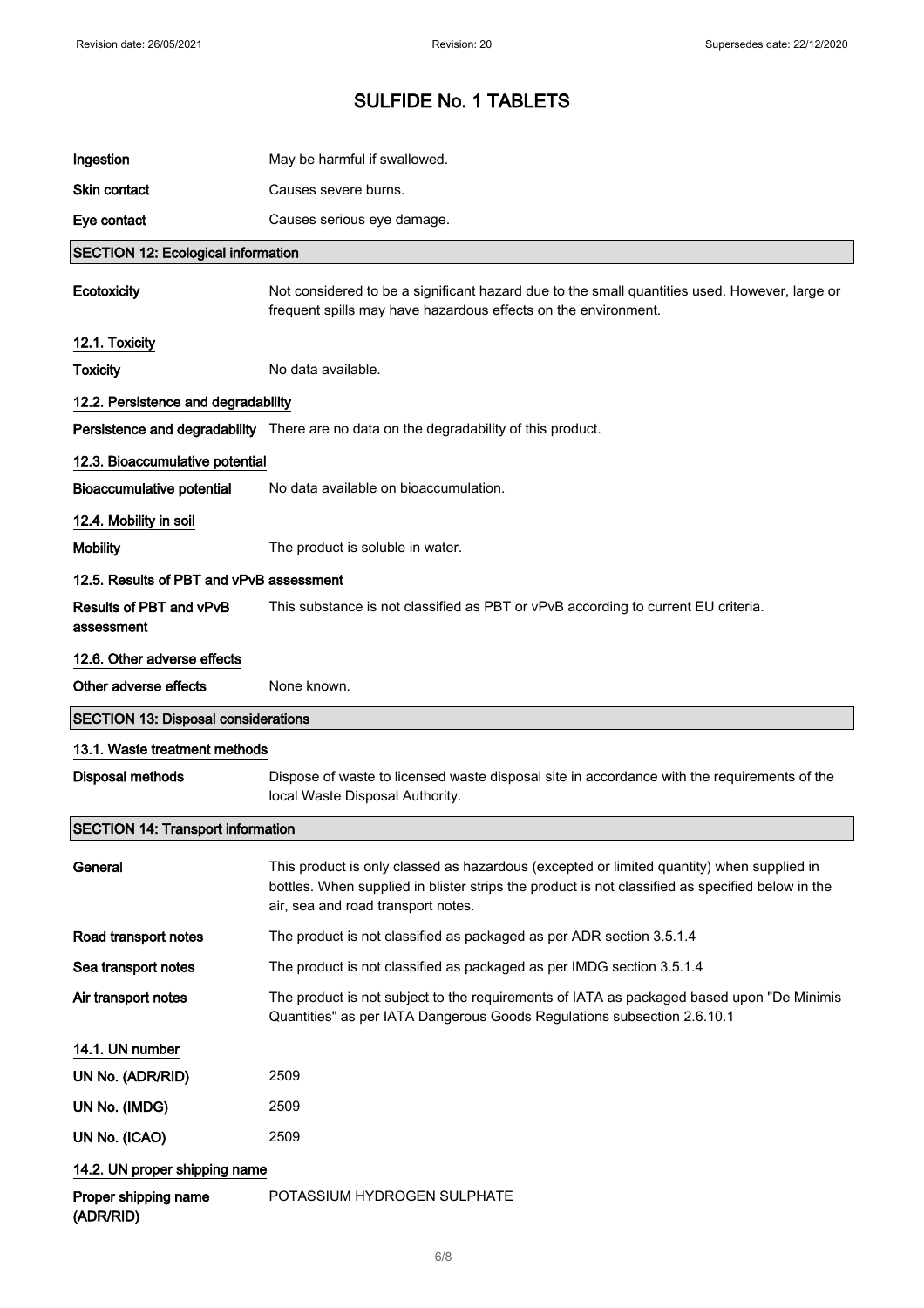| Proper shipping name (IMDG) POTASSIUM HYDROGEN SULPHATE |
|---------------------------------------------------------|
| Proper shipping name (ICAO) POTASSIUM HYDROGEN SULPHATE |
| Proper shipping name (ADN) POTASSIUM HYDROGEN SULPHATE  |

## 14.3. Transport hazard class(es)

| <b>ADR/RID class</b> | 8 |
|----------------------|---|
| <b>ADR/RID label</b> | 8 |
| <b>IMDG class</b>    | 8 |
| ICAO class/division  | я |

## Transport labels



| 14.4. Packing group          |   |  |
|------------------------------|---|--|
| <b>ADR/RID packing group</b> | Ш |  |
| <b>IMDG packing group</b>    | Ш |  |
| ICAO packing group           | Ш |  |
|                              |   |  |

## 14.5. Environmental hazards

Environmentally hazardous substance/marine pollutant No.

## 14.6. Special precautions for user

| <b>Emergency Action Code</b><br>2X                  |  |
|-----------------------------------------------------|--|
| <b>Hazard Identification Number</b> 80<br>(ADR/RID) |  |

## 14.7. Transport in bulk according to Annex II of MARPOL and the IBC Code

Transport in bulk according to Not applicable. Annex II of MARPOL 73/78 and the IBC Code

## SECTION 15: Regulatory information

## 15.1. Safety, health and environmental regulations/legislation specific for the substance or mixture

EU legislation Regulation (EC) No 1272/2008 of the European Parliament and of the Council of 16 December 2008 on classification, labelling and packaging of substances and mixtures (as amended).

## 15.2. Chemical safety assessment

No data available.

#### SECTION 16: Other information

Revision comments NOTE: Lines within the margin indicate significant changes from the previous revision.

**Issued by Community** L. Morgan